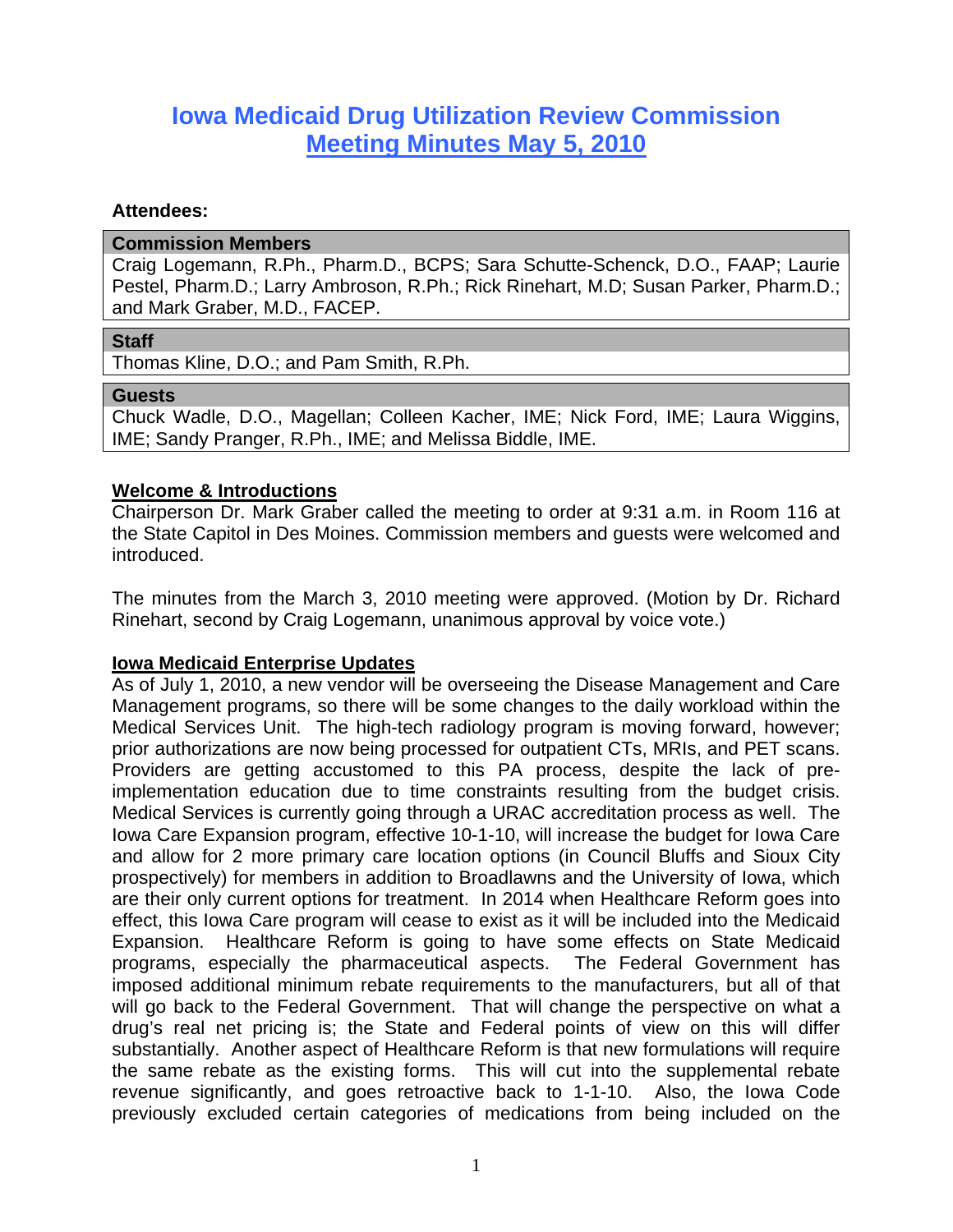Preferred Drug List, including those used for mental illness. However, the Legislature removed that exemption this session so medications used in the treatment of mental illnesses will be subject to preferred and non-preferred status rather than just being on the Recommended Drug List, effective January 1, 2011. Anyone established on a mental health drug up to that point would be grandfathered. Any mental health drug requiring prior authorization will be eligible for a 7-day supply while obtaining prior authorization, as opposed to the 3-day supply currently allowed for all other products.

## **Quarterly Management Reports**

The average amount paid per claim was \$59.87 for the last quarter. 1,065,956 claims paid out a total of \$63,820,590.81 for the 379,425 eligible members. 74.40% of these claims were for generic medications, and 18.59% were for controlled substances. ProAir HFA continued to have the highest number of prescriptions, while the largest amount of money (\$5,119,146.43) was spent on *Synagis*.

## **Case Studies**

Pam Smith presented four intervention case studies. Recommendations by commissioners from these four examples resulted in annualized total savings of \$2,442.59 pre-rebate (state and federal).

## **Public Comment**

Karen Loihl from the Iowa Psychiatric Society voiced concerns regarding the proposed prior authorization criteria for *Intuniv*.

## **PA Criteria**

*Extended Release Formulations:* At the March DUR meeting, while discussing the proposed PA criteria for extended release guanfacine, it was suggested that the language for the Extended Release Formulations PA criteria be re-evaluated. Specifically, the commission questioned if there needs to be a therapy failure with the immediate release product, or if it would be more appropriate if the patient showed some therapeutic benefit from the immediate release product. The current language reads:

*Payment for a non-preferred extended release formulation will be considered only for cases in which there is documentation of previous trial and therapy failure with the preferred immediate release product of the same chemical entity, unless evidence is provided that use of the immediate release product would be medically contraindicated.* 

*Prior authorization is required for the following extended release formulation(s): Adoxa, Amrix, Cardura XL, Cipro XR, Coreg CR, Doryx, Flagyl ER, glipizide er, Glucotrol XL, Luvox CR, metronidazole sr, Prozac Weekly, Requip XL, Ryzolt, Seroquel XR, Solodyn ER, tramadol sr, Ultram ER.* 

The Commission members agreed that these criteria needed to be changed. They suggested adding in "the member has shown improvement on the immediate release medication, but does not tolerate due to side effects" and requiring a trial of another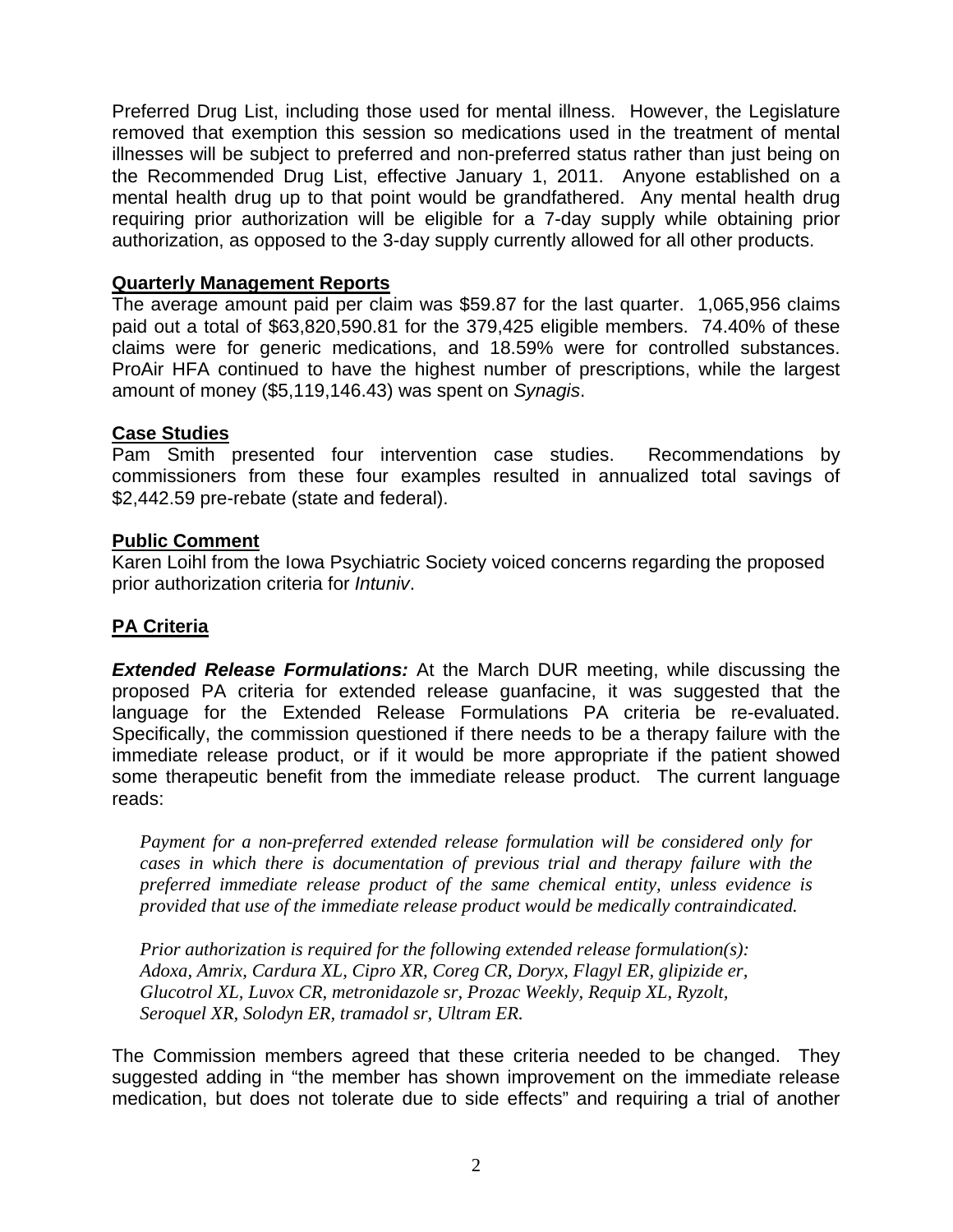drug in the same category. Pam Smith will revise the wording and bring it to the June meeting.

*Cymbalta, Lyrica, Savella:* At the March meeting, the Commission reviewed a draft PA form for *Cymbalta, Lyrica, and Savella* and requested the form be split into three different PA forms for each drug. After discussion with the PA Department, it was felt that the PA form should not be split. The Commission reviewed the draft PA form with some modifications.

No motion was necessary as this had been discussed prior to this meeting, and no further changes were made. The Commission members did request, however, that a search function be added to the PDL website, so that forms (especially ones like this used for multiple drugs) could be found more easily. This capability might be added in the future, depending on programming requirements.

**Extended Release Guanfacine (Intuniv):** The Commission reviewed the prior authorization criteria as follows:

*Prior authorization is required for Intuniv. Payment will be considered for patients when the following is met:* 

- *1) The patient has a diagnosis of ADHD and is between 6 and 17 years of age; and*
- *2) Previous trial and therapy failure at a therapeutic dose with immediate release guanfacine; and*
- *3) Previous trial and therapy failure at a therapeutic dose with one preferred amphetamine and one preferred non-amphetamine stimulant; and*
- *4) Previous trial and therapy failure at a therapeutic dose with Strattera.*

*The required trials may be overridden when documented evidence is provided that the use of these agents would be medically contraindicated.* 

A quantity limit of 30 tablets per 30 days for all strengths (1mg, 2mg, 3mg, and 4mg) was also recommended. Susan Parker noted that the age restrictions were most likely unalterable (as Dr. Wadle had commented that many prescribers were wanting to use it on children younger than 6), because they needed to match the FDA standards due to Healthcare Reform allowing for more federal scrutiny about use of mental health drugs and PA criteria. Craig Logemann would also like to revise the second bullet point, stating a requirement for "previous trial with inadequate response or intolerance with therapeutic dose of the immediate release guanfacine". This topic was referred to the Mental Health Advisory Group.

## **Public Comment**

James Osborn from GlaxoSmithKline spoke about DHS' educational efforts in regards to Beta Agonists used for Asthma. Lisa Goetz from Medimmune spoke about Synagis.

## **Focus Studies**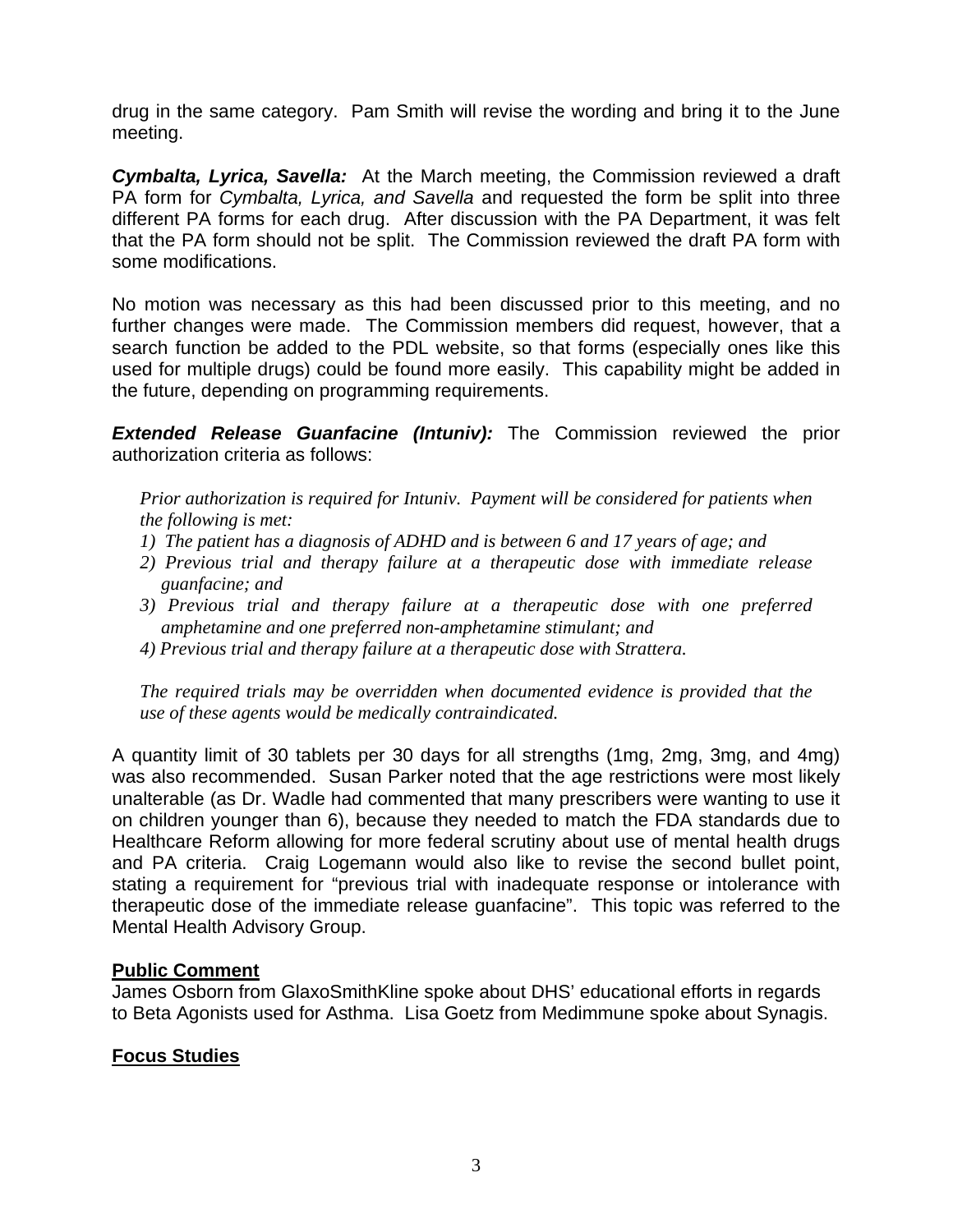*Tamoxifen Interactions with Select SSRIs:* The purpose of this study was to follow-up on the 16 unique members identified as using tamoxifen in combination with an SSRl that is a strong or mild inhibitor of CYP2D6 during the time frame 05/01/09 to 07/31/09. Letters were sent to providers in October 2009. Medication discontinuations resulted in \$257.28 in savings (state and federal pre-rebate). This was just a follow-up discussion, so no further action was taken.

*Antipsychotic Utilization in Children & Adolescents 2005 versus 2009:* The purpose of this study was to compare mental health drug utilization in children between 2005 and 2009. The "Kids Getting Anti-Psychotics" project is a 15 state collaborative effort jointly sponsored by AHRQ, NASMD, NASMHPD, and the Medicaid Medical Directors Network (NMDN). The project, implemented in late 2008, has as its purpose a review of costs, utilization, and safety issues related to children receiving mental health medications. Data analysis covers four years, 2004 to 2007, for children 0-18 years of age enrolled in Medicaid in each year. The project's primary focus is on atypical antipsychotic (AAP) use in children; however, a broad review of mental health drugs (MHD) is included. The issue, especially for atypical antipsychotic medications, is a concern that for children, most AAP use is off label and that AAP use may lead to longterm health hazards, including the development of obesity and diabetes. Parents and child advocates nationally have voiced concerns that children are receiving too many psychotropic medications at too high a dose too young. Results from this project can be used to help define quality indicators to help assess and promote best practices. While Iowa did not participate in this project, an analysis was performed over a similar time period (2005 - 2009) with similar data parameters to examine this utilization within the Iowa Medicaid population. The number of children on typical antipsychotics did not change much between 2005 and 2009, but the percentages on atypicals did fluctuate. Generally speaking, usage went down in the younger age groups and up in those 15 to 18 years of age. The Commission decided to wait for national data for comparison before doing a focus study.

*Duplicate Antihistamines:* The purpose of this study was to determine the frequency of which Iowa Medicaid members are using multiple antihistamines. Regular reviews of member-specific charts have revealed a moderately high incidence of combining two or more antihistamines over an extended period of time. Although second generation antihistamines have less CNS depression than first generation antihistamines, the combination can still lead to increased CNS sedation and other anticholinergic side effects. Typically what is observed is a member is started on a first generation antihistamine or over-the-counter second generation antihistamine and uses it for a period of time, then requests use of a preferred or non-preferred second generation antihistamine, which is approved. When the second generation antihistamine that required a prior authorization is initiated, the over-the-counter product is never discontinued. An analysis of pharmacy claims was conducted between 10/1/2009 and 12/31/2009 to identify the number of unique members combining oral antihistamines for greater than or equal to 30 cumulative days. Antihistamines combined with decongestants were also included in this search. Additionally, we looked at members who combined the antihistamine nasal spray, *Astelin/Astepro* (azelastine) with oral antihistamines for greater than or equal to 30 cumulative days. One hundred eighty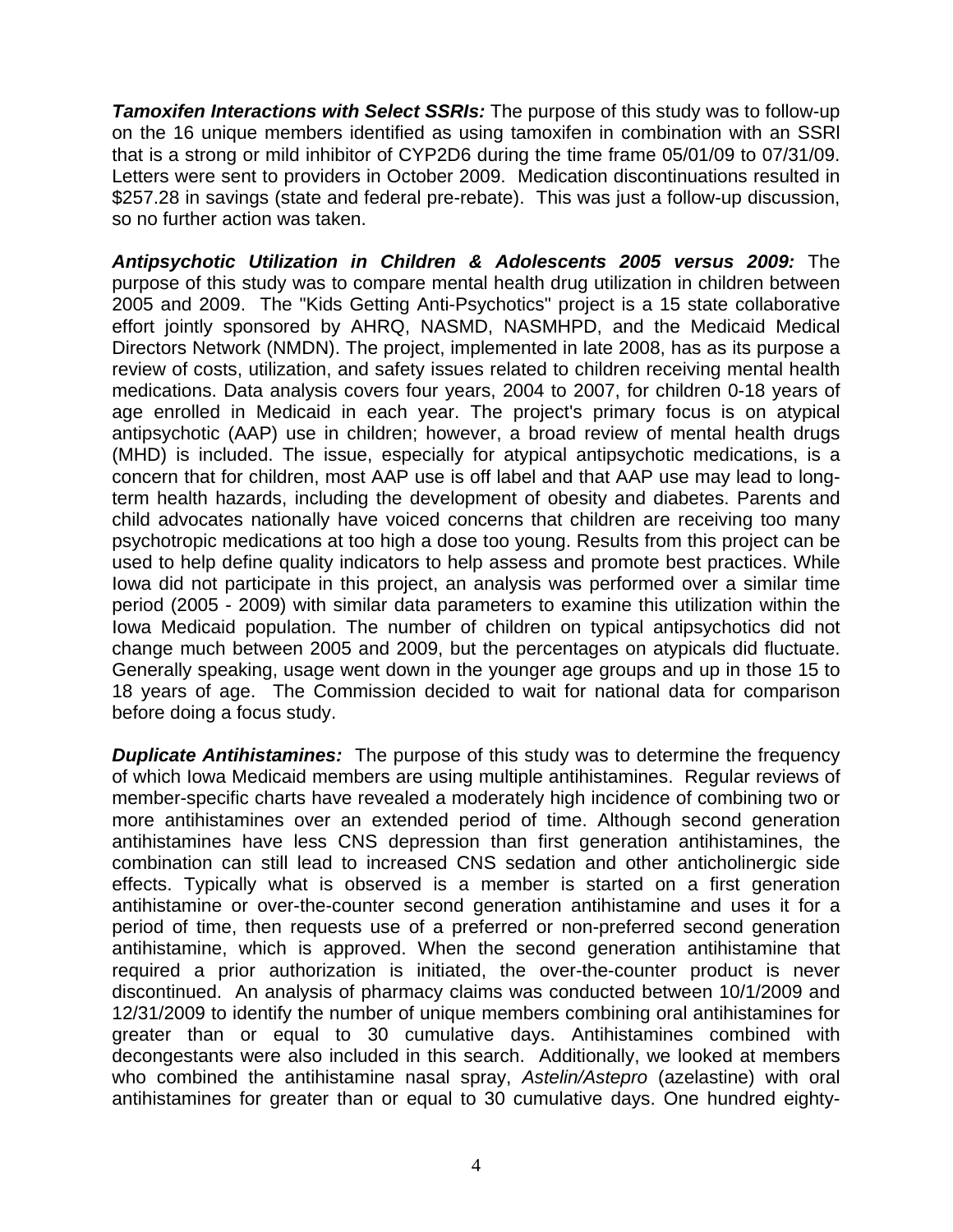seven members continued their duplicate antihistamine regimen into December, and letters will be sent to the providers associated with these members.

*Synagis Utilization in 2009-2010 RSV Season:* The Commission was provided trending information over several recent years of palivizumab (*Synagis*) utilization data within the Iowa Medicaid population to determine if changes to the palivizumab (*Synagis*) coverage policy for the 2010-2011 season are necessary. Palivizumab (*Synagis*) has required a clinical prior authorization for all Iowa Medicaid members since the Preferred Drug List was implemented in January of 2005. The prior authorization criteria are based on the manufacturer labeling and the *Redbook* guidelines adopted by the American Academy of Pediatrics (prior to the 2009-2010 RSV season). Prior to the 2009-2010 RSV season, *Redbook* released updated recommendations for the use of palvizumab (*Synagis*) for the upcoming season. These updated recommendations were based primarily on updated pharmacoeconomic studies. In August of 2009, the American Academy of Pediatrics' Committee on Infectious Diseases updated their Policy Statement in support of the new *Redbook* guidelines. Following a thorough review of the new data behind the revised guidelines, the DUR Commission was opposed to adopting the full updated *Redbook* guidelines. The Commission did, however, recommend limiting the season to 5 doses beginning in November and ending in March per the new guidelines, but recommended not adopting the guideline that called for a maximum of 3 doses or dosing only until the infant reaches 90 days of age for those born from 32 weeks, 0 days' gestation through 34 weeks, 6 days' gestation who qualify for prophylaxis. It is important to note that independent of the DUR Commission's deliberations, the University of Iowa Hospitals and Clinics adopted similar guidelines for their physicians who prescribe palvizumab. For the 2009-2010 RSV season in Iowa, RSV was considered to be at epidemic levels (two consecutive weeks with two 10% positive rapid antigen RSV tests) the week ending December 26, 2009. At this point, most members who qualified for palvizumab had received two doses. While the Iowa Medicaid Enterprise adopted a hybrid of the new *Redbook* guidelines last season, of the states that responded to a survey, 21 state Medicaid programs adopted the full complement of guidelines and 6 states did not adopt the new guidelines. Overall, the feedback from those states has been positive in that there was very little push-back from the prescribers or hospitals. The Commission decided to wait for surveillance and epidemiologic data from the most recent RSV season to be made available for review before making any changes to the existing Iowa PA criteria.

*Compliance with ACE, ARB, and/or Beta Blocker in CHF:* The purpose of this study was to determine the rate of ACE inhibitor, beta-blocker, and/or angiotensin-receptor blocker (ARB) utilization and compliance in chronic heart failure (CHF) patients. Numerous studies have proven the benefit of ACE inhibitors and beta-blockers in patients with CHF. These products are typically initiated after the symptoms of fluid overload are addressed with loop diuretics. Current treatment guidelines from the American College of Cardiology and the American Heart Association recommend treatment with an ACE inhibitor in patients with CHF due to their favorable effect on survival. Additionally, beta-blockers are recommended for all stable patients with current or previous symptoms of heart failure and reduced left ventricular ejection fraction. It is also recommended that beta-blockers and ACE inhibitors be used in all patients with a recent or past medical history of myocardial infarction. Angiotensin II receptor blockers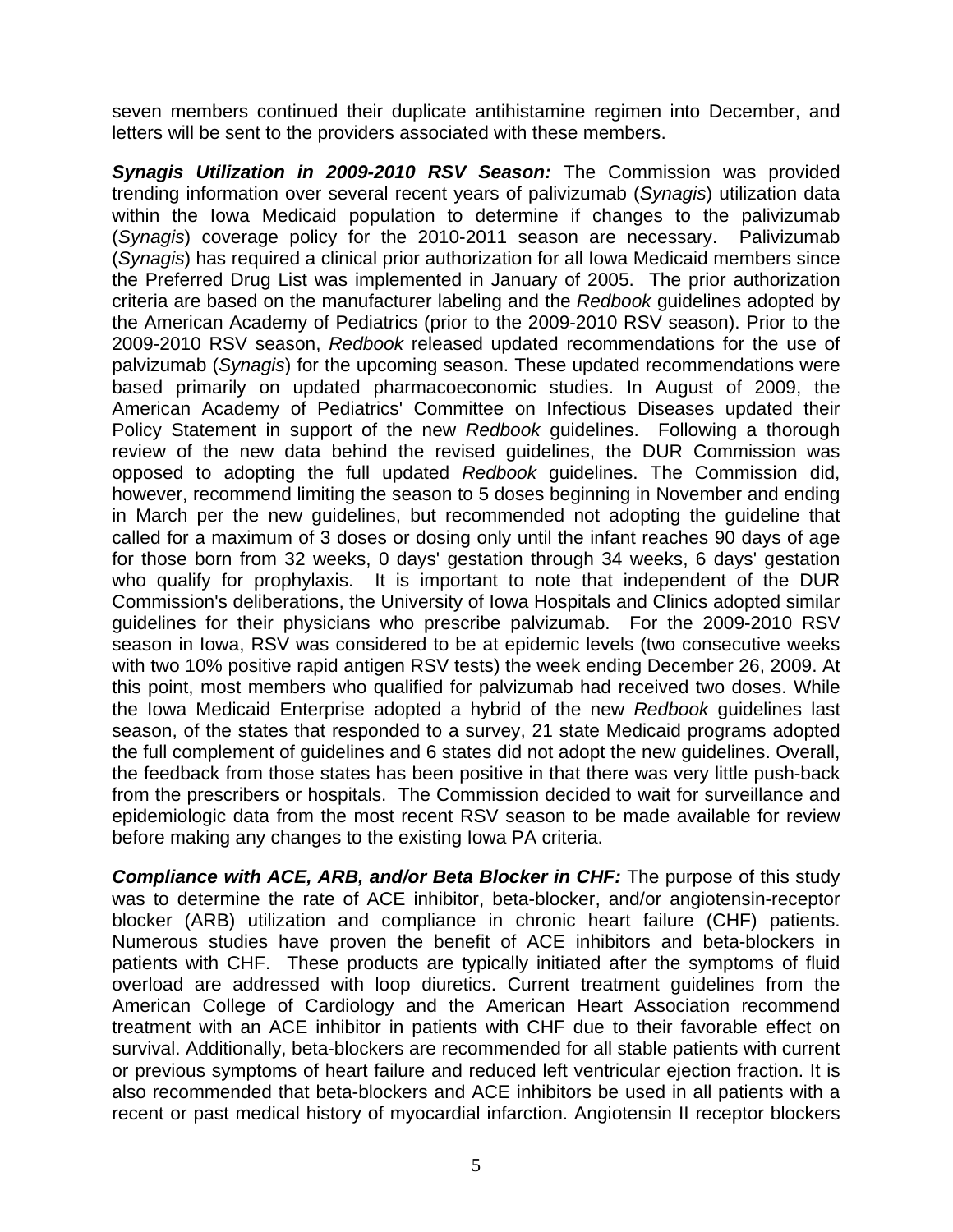are also approved for the treatment of CHF, but it is recommended that their use is reserved for those patients who are intolerant to ACE inhibitors. The goals of therapy are to improve symptoms, slow or reverse the reduction of myocardial function, and reduce mortality. An analysis was performed looking at those members with a diagnosis of CHF and their pharmacy claims histories to ensure that current guidelines were being followed with regard to prescription drug use. Members with current Iowa Medicaid eligibility were screened to identify those with ICD-9 codes in their medical claims history that correspond to a diagnosis of CHF. Non-reversed, paid pharmacy claims between 1/1/10 and 2/28/10 were analyzed. Claims for ACE inhibitors, betablockers, and angiotensin II receptor blockers were identified. Once these were found, a medication possession ratio was performed. 11,090 unique members were identified as having a CHF diagnosis, but only 1,205 (10.9%) of them are using an ACE inhibitor, beta-blocker, and/or an angiotensin II receptor blocker. These numbers will be rerun to identify people who have had a hospital admission or ER visit, with a primary diagnosis of CHF. Dr. Graber also recommended looking at members who've had echocardiograms. New findings will be brought back to a future meeting for analysis.

*Under-Utilization of Statins in Diabetes:* The purpose of this study was to determine the extent of statin utilization in patients with diabetes. After reviewing utilization patterns of cholesterol-lowering medications in patients following a new diagnosis of myocardial infarction, unstable angina, or acute coronary syndrome, there was an interest to review statin utilization in another vulnerable population. The American Diabetes Association 2010 Standards of Medical Care in Diabetes recommends statin therapy be added to lifestyle modifications for diabetic patients regardless of baseline lipid levels for those with overt cardiovascular disease (CVD), for those without CVD who are over 40 years of age and have at least one risk factor for CVD, and for those with LDL greater than 100. For those with multiple CVD risk factors, the goal LDL level is less than 100mg/dL. For patients with overt CVD, the recommended goal LDL level is less than 70mg/dL. Medicaid members with current eligibility and a new diagnosis for diabetes in 2009, who also had at least one diagnosis code for cardiovascular disease in their medical claims history that have never filled a statin, were identified. Three thousand, three hundred-six unique members with a new diagnosis of diabetes in 2009 with at least one diagnosis for CVD were identified. Twenty-seven of them were under 18 years of age, of which none have ever filled a statin. Three hundred-ninety two were between 18 and 39 years of age, of which 337 (86%) have never filled a statin; and 2,887 were 40 years of age or older, of which 2,409 (83.4%) have never filled a statin. It is extremely difficult, if not impossible, with this large of a population size to determine how many potential CVD risk factors members have. Additionally, lipid levels are not collected in data, so there is no way to determine if a diabetic patient has an LDL greater than 100 mg/dL without pharmacotherapy. Thus, this will appear as an article in an upcoming DUR Digest.

*Long-Acting Beta Agonists in Asthma:* The purpose of this study was to identify members using long-acting beta-agonist inhalers for the treatment of asthma, and to make prescribers aware of new warnings from the FDA. In February of 2010, the FDA released new recommendations to help improve the safe use of long-acting betaagonist (LABA) inhalers for the treatment of asthma. This alert was in response to an analysis of studies that showed an increased risk of hospitalizations and death in adults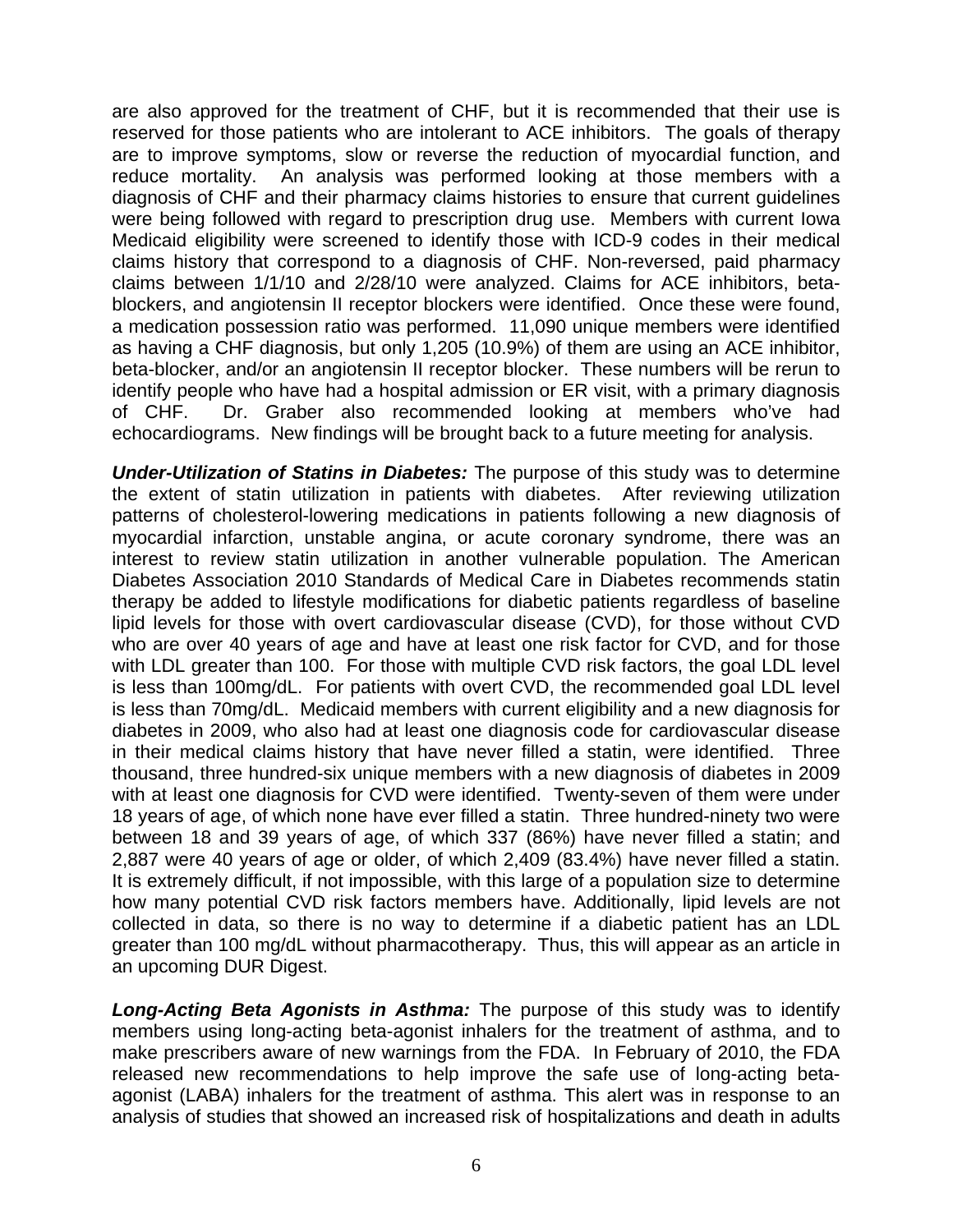and children with asthma using LABA inhalers due to an increased risk of severe exacerbation of asthma symptoms. The drugs that were included in this recommendation were salmeterol (*Serevent*), formoterol (*Foradil*), fluticasone/salmeterol (*Advair*), and budesonide/formoterol (*Symbicort*). While manufacturers of LABAs are updating their package inserts and implementing strategies to reduce the overall use of these medications, we performed an analysis to determine how these products were being used in the Iowa Medicaid population. Medicaid members with current eligibility and a diagnosis of asthma in their medical claims were identified. Of these members, we reviewed non-reversed, paid pharmacy claims between 12/1/09 and 2/28/10 to identify how many members had claims for salmeterol (*Serevent*), formoterol (*Foradil*), fluticasone/salmeterol (*Advair*), and/or budesonide/formoterol (*Symbicort*). For those identified as using one of these products, we looked at how many were combining this regimen with an asthma-controller medication (corticosteroid, leukotriene, anti-inflammatory, and/or xanthine). We also looked at those under 18 years of age who were using the single ingredient products compared to the combination products. Of these 27,184 members, 1,834 (6.75%) were identified as having claims for a long-acting beta agonist between 12/1/09 and 2/28/10, of which 575 members were under the age of 18 years old; 17 of these members were found to be using duplicate LABAs. Of the 1,834 members identified as having recent claims for a long-acting beta agonist between 12/1/09 and 2/28/10, 824 (44.9%) were identified as combining the long-acting beta agonist with a "controller" medication. 1,010 (55.1%) members were identified as using a long-acting beta agonist without a "controller" medication. For those under 18 years of age, the ratio of single ingredient products to combination products was 0.08. This will appear as a DUR Digest article.

*Valproate Use as Mood Stabilizer in Women of Childbearing Age:* The purpose of this study was to determine the frequency of which women of childbearing age in the Iowa Medicaid population are using valproate for non-seizure diagnoses. The FDA recently published a reminder to health care professionals about the increased risk of major birth defects in infants exposed to valproate sodium and related products in utero. These birth defects can include neural tube defects, craniofacial defects, and cardiovascular malformations. Infants exposed to valproate during the first 12 weeks of a pregnancy have an increased risk of neural tube effect in 1 in 20 infants. When used to treat epilepsy, the North American Antiepileptic Drug Pregnancy Registry reports that the rate of major malformations in infants born to women with epilepsy taking valproate is nearly 4 times higher than the rate of major malformations in infants born to women taking other agents. The communication from the FDA goes on to encourage health care providers to counsel women of childbearing age about the increased risk of birth defects when valproate is taken during pregnancy, and that effective contraception should be used in women not planning a pregnancy. An analysis of pharmacy claims was conducted between 12/1/2009 and 2/28/2010 to identify the number of female members of childbearing age (aged 16 years and older) who received two or more prescriptions for any valproate product. Of those identified, we removed any member who also had claims during the same time for hormonal contraceptive products, physician administered contraceptive products, and those who had undergone surgical sterilization. We also removed any member with a seizure diagnosis. The remaining members were determined to be using valproate for a mental health or other compendia-listed indication. A sub-analysis was performed to determine how many